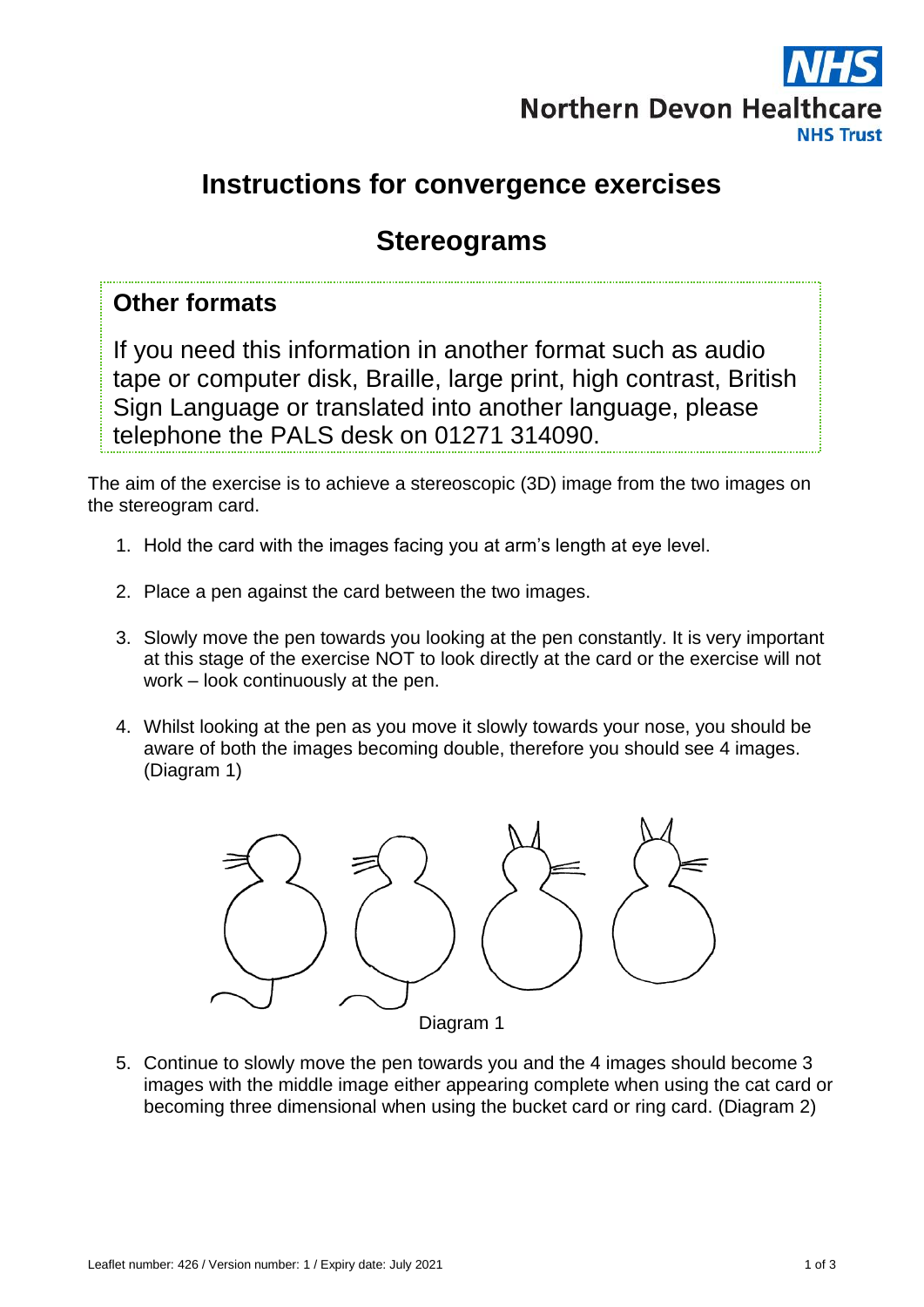

- 6. Once the middle image is achieved, try to make it as clear as possible. In the case of the ring card, you should be able to read the numbers 1, 2, 3.
- 7. The Orthoptist may ask you to try to maintain the middle image whilst removing the pen.

Your Orthoptist will advise you on how often you should perform Sterograms exercises.

At the end of your exercise session it is important to relax your eyes by looking out of a window at a far away object OR by closing your eyes for a few minutes.

## **Further information**

Orthoptic Department **Outpatients** Level 2 North Devon District Hospital Raleigh Park **Barnstaple** Devon EX31 4JB

#### **Useful website:**

British and Irish Orthoptic Society www.orthoptics.org.uk

Squint Clinic www.squintclinic.com

### **PALS**

The Patient Advice and Liaison Service (PALS) ensures that the NHS listens to patients, relatives, carers and friends, answers questions and resolves concerns as quickly as possible. If you have a query or concern call 01271 314090 or e-mail ndht.pals@nhs.net. You can also visit the PALS and Information Centre in person at North Devon District Hospital, Barnstaple.